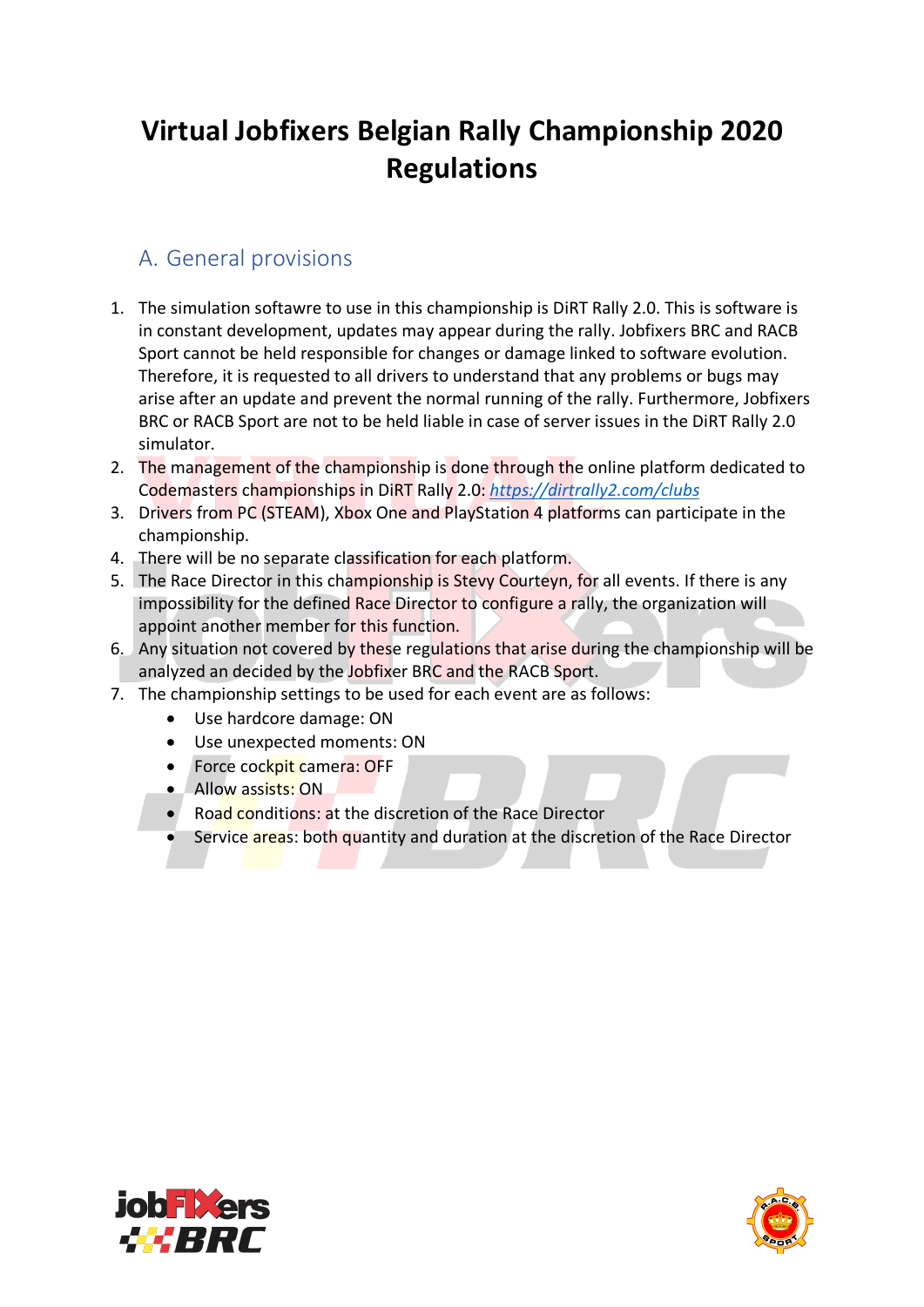### B. Registration

- 1. Registrations have no limit on participants.
- 2. Registrations are made via following website: www.racb.com
	- An entrance fee of €7 will be charged per participant
	- Entrance is free for RACB licence holders
- 3. After registration drivers must request entry in the Virtual Jobfixers BRC championship via: https://dirtrally2.com/clubs/club/277535 Entry will be provided upon receival from entrance fee and registration information.
- 4. The entrants nickname on STEAM (for PC pilots) and RaceNet (for Xbox / Playstation pilots) must match the nickname mentioned on the registration form. Drivers who misrepresent these data will not be allowed to enter the championship until they provide us with the corrected information.

#### C. Cars

The cars allowed in this championship are all the R5 category cars that are available in DiRT Rally 2.0.

#### D. Championship

- 1. The Virtual Jobfixers Belgian Rally Championship will consist of 9 events with each 5 special stages:
	- a. Round 1: 06/05 18h00 Monte Carlo
	- b. Round 2: 20/05 18h00 Hawkes Bay
	- c. Round  $3:03/06 18h00 -$  Perth and Kinross
	- d. Round 4: 17/06 18h00 Baumholder 1
	- e. Round 5: 01/07 18h00 Jämsä
	- f. Round 6:  $15/07 18h00$  Ribadelles
	- g. Round 7: 29/07 18h00 Catamarca Province
	- h. Round 8: 12/08 18h00 Powys
	- i. Round  $9:26/08 18h00$  Baumholder 2
- 2. Some events require DLC content
- 3. After round 9 the top 10 of the championship will be invited to participate in the "Grand Finale" on a to be confirmed date. The winner of the final will be "Virtual Jobfixers BRC champion 2020"
- 4. Organizers have the right to invite up to 5 "wild-cards" to the "Grand Finale" on top of the top 10 of the championship